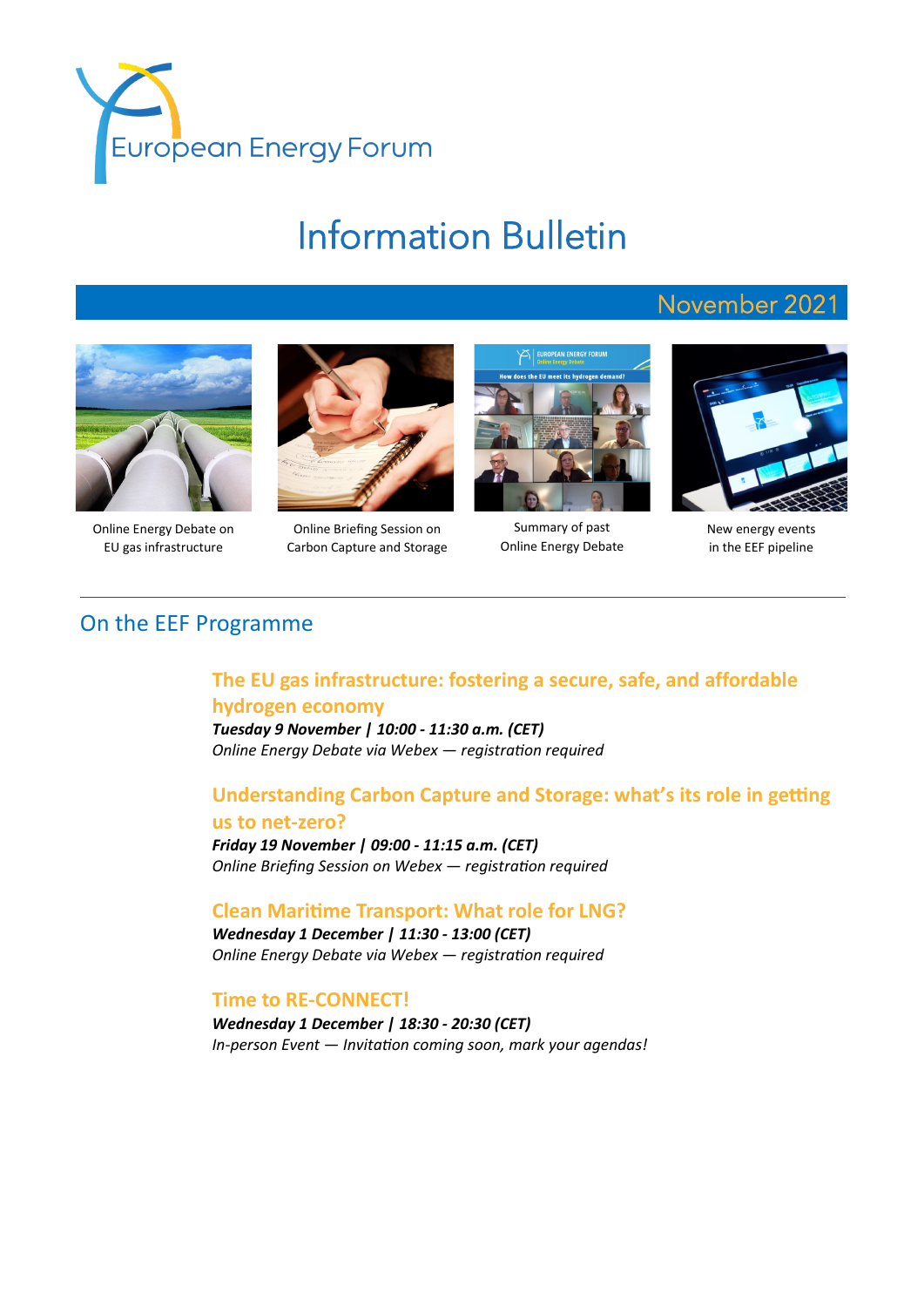

# Past Online Energy Debate

## **How does the EU meet its hydrogen demand?** - 26 October

The EEF held an interesting discussion on the EU hydrogen demand.



**Holger Kreetz**, COO Asset Management at Uniper, first shared his company's ambitious target of becoming carbon neutral by 2035. Hydrogen is a highly strategic pillar of the process and that is why the company is investing across its entire value chain. Focusing on the EU level, in the future it is possible that there will not be enough domestically produced hydrogen and imports will also be needed to meet the EU demand. Mr. Kreetz explained that a cost gap persists between renewable and non-renewable hydrogen: investing in low-carbon blue hydrogen – at least in this transition phase – could help bridge this gap and it is thus worth it. Looking at the future, facilitating imports and setting a worldwide certification system in place would be key to ensuring a well-functioning hydrogen market is in place facilitating transport and imports when required.

The strategic value of hydrogen was confirmed by our speakers from the energy-intensive industries.



**Adolfo Aiello**, Director Energy and Climate at EUROFER explained this transition is not only about unprecedented changes in the industrial processes, but it involves the upstream and downstream levels alike. Access to affordable low-carbon energy and the existence of markets for green steel are both preconditions of the steel industry's successful decarbonization. Being a key source of energy, hydrogen – and the energy it is produced from – represents a key component of the industry's production costs: ensuring its availability at large-scale and at affordable costs is crucial to safeguard the sector's competitiveness at the global level. The sector believes the technology neutrality principle is essential to allow to have more hydrogen available at lower costs and it is convinced measures rewarding renewable hydrogen consumption should also be envisaged.



**Jacob Hansen**, Director General of Fertilizers Europe, explained the fertilizer's industry is both one of the biggest producers and consumers of hydrogen and that the  $H_2$  the industry itself produces goes into ammonia. Amonia is denser in hydrogen and easier to transport and store, being able to play a key role in the decarbonization process being an  $H<sub>2</sub>$  carrier in addition to its other uses. Investments to develop ammonia infrastructure are thus necessary. Mr. Hansen believes pragmatism is needed: it will take time before the EU has enough renewables and electrolysers to satisfy its  $H_2$  demand. To avoid relying too heavily on imports, blue ammonia and hydrogen should be accepted at least in the transition phase. He also agreed on the need to create a market for green products and stressed the importance of developing standard of certification for green hydrogen and ammonia.